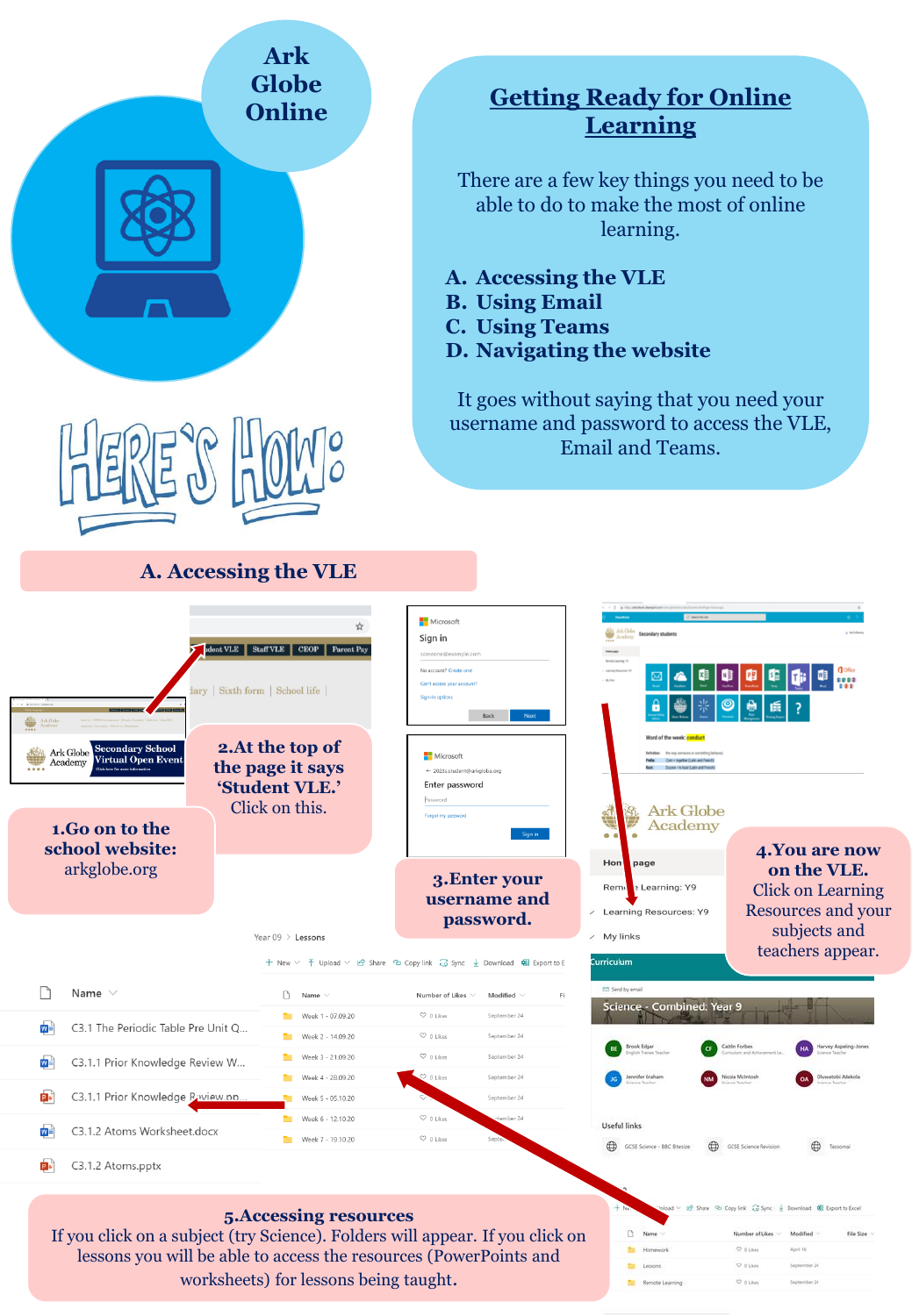## **B. Using Email**



Join Microsoft Teams Meeting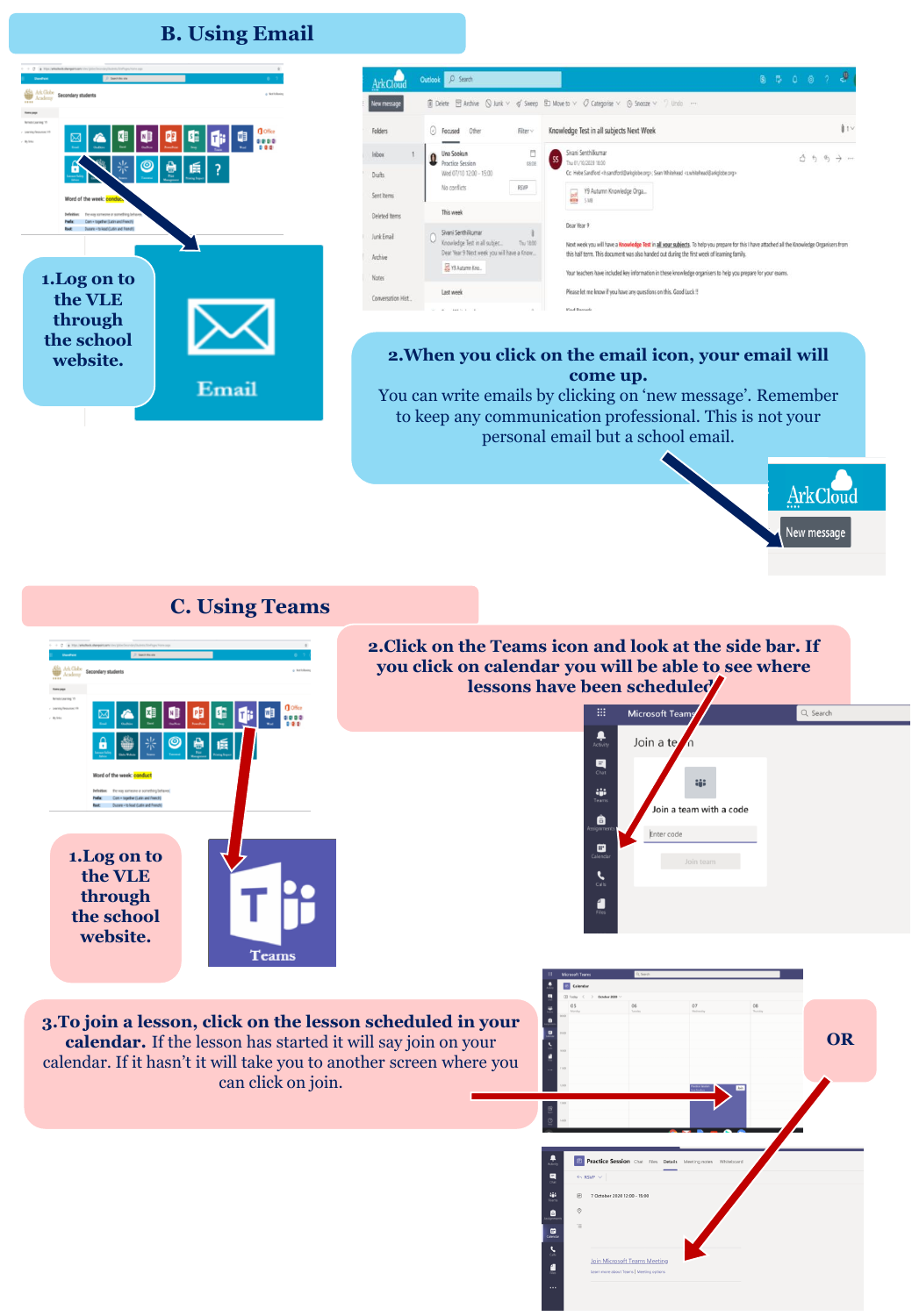**4. Make sure you are on mute and your camera is off.**